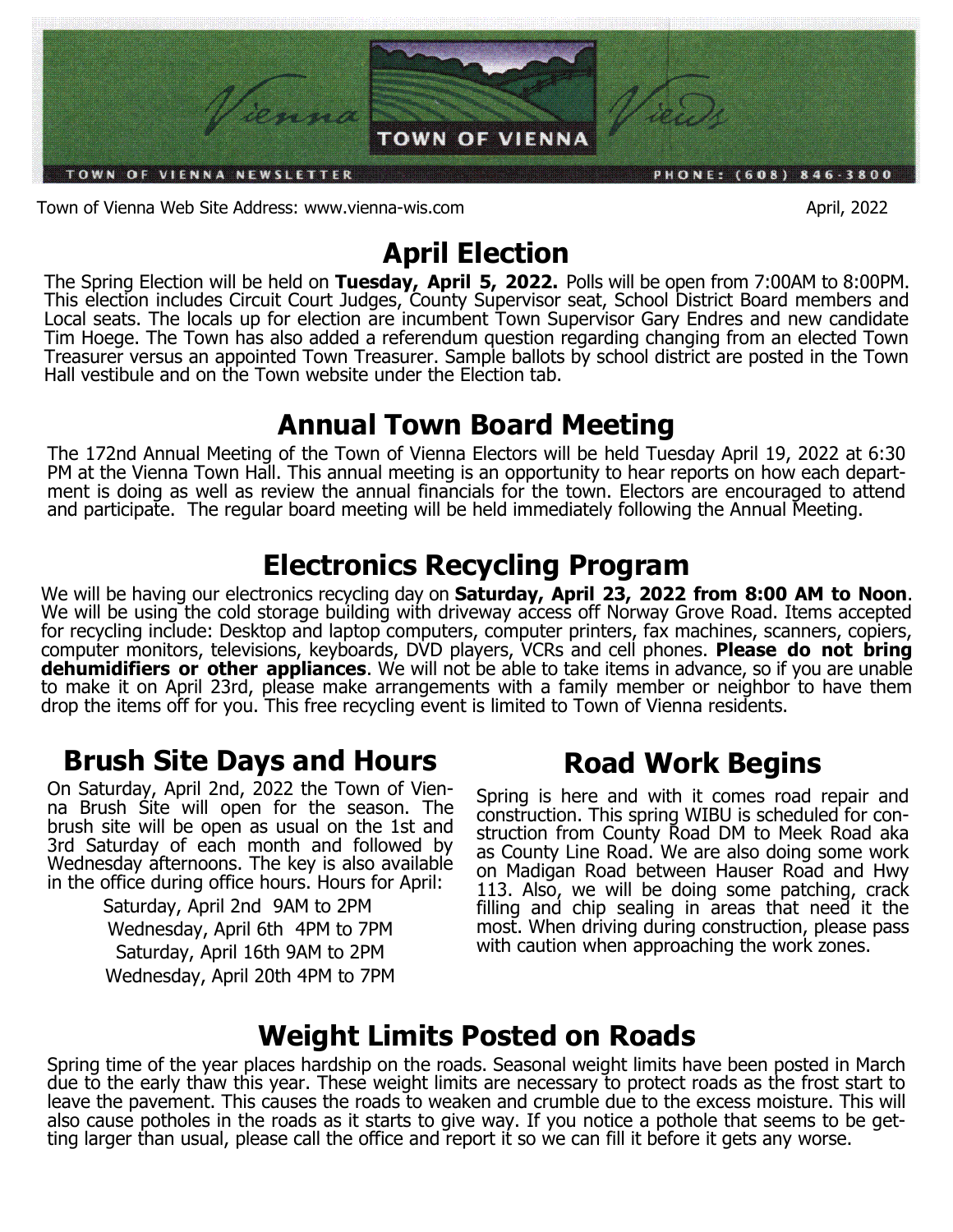## **Town of Vienna Board Minutes March 7, 2022**

The regular meeting was called to order on Monday, March 7, 2022 at 7:00pm by Chair Jerry Marx. Supervisors Steve Ruegsegger, Treasurer Nikki Roessler, PW Supervisor Scott Benson and Clerk Kathy Clark were present. Supervisor Gary Endres arrived at 7:09pm. Also, Resident Dakota Cable was present. Supervisors Sherri Meinholz was excused.

### **Pledge of Allegiance was recited**

### **Public Comment:** None

**Approval of Minutes:** Motion by Ruegsegger, second by Marx to approve the minutes for the February 21, 2022 town board meeting. Motion carried (2-0, 1 abstained).

**Treasurer Report on Fund Balances and Debt Schedules:** Roessler handed out a list of all the bank investment accounts and loan balances as of current date. Roessler explained that all annual transactions have been completed such as loan payments, tax settlements and budgeted transfers to replacement accounts. Union Cemetery account is held with Edward Jones as a perpetual fund that continues to invest in mutual funds. Roessler also discussed reserved funds within the general fund that are set aside for specific costs such as the assessor or auditors. The town has a line of credit in the amount of \$250K that has not been used to date. Discussion followed.

**Discussion and possible action on WIBU Road Project:** Clark explained that it was time to gather estimates for the 2022 road projects. Last discussion determined the road should be widened with wider shoulders. Also, at the intersection of WIBU and Meek Road, the roads need to be realigned to match up. Benson wanted to confirm this is what the board was directing before meeting with the Engineer.

#### **Operator's License:** None

**Town Supervisor Reports:** Supervisor Ruegsegger meeting with the DeForest Area Senior Center is scheduled for Tuesday, March 8th. Supervisor Rupp meeting with the Dane-Vienna Fire Department was held Monday, February 28th. Supervisor Meinholz meeting with Waunakee EMS is scheduled for Thursday, March 10th. Supervisor Endres meeting with Waunakee Fire Department was held Monday, February 28th.

**Town Clerk's Report:** Clark referred to Ruegsegger regarding a Broadband Webinar that he attended. The webinar was an informative session for residents to express issues with internet services currently provided. This was not a webinar to discuss funding for expanding our broadband coverage. Information for broadband grants is available but the difficulty is getting the provider to partner with the town.

**Review and authorize payments of current town and utility bills, wages and expenses**: Motion by Ruegsegger, second by Rupp to approve the current town bills as stated in the amount of \$229,765.90; Payroll \$17,706.57; Town Bills \$211,908.59; Utility 1 \$125.37 and Utility 2 \$25.37. Motion carried (4-0)

**Convene into Closed Session**: Pursuant to Wis. Statute 19.85.1(e) Deliberating or negotiating the purchasing of public properties, the investing of public funds, or conducting other specified public business, whenever competitive or bargaining reasons require a closed session (Discuss Boundary Agreement with Village of DeForest) Roll Call vote: Endres, yes; Marx, yes; Rupp, yes; Ruegsegger, yes. Board convened at 7:37pm. No action was taken.

**Reconvene into Open Session:** Motion by Ruegsegger, second by Rupp to reconvene into open session at 8:20PM.

**Adjourn:** Motion by Ruegsegger, second by Rupp to adjourn. Motion carried (4-0). Meeting adjourned at 8:21PM.

**Prepared by:** Kathleen Clark, Town Clerk

**Note:** These draft minutes are subject to approval at the March 21, 2022 Town Board Meeting

### **Town of Vienna Board Minutes March 21, 2022**

The regular meeting was called to order on Monday, March 21, 2022 at 7:00pm by Chair Jerry Marx. Supervisors Gary Endres, Sherri Meinholz, Ron Rupp, Steve Ruegsegger and Clerk Kathy Clark were present.

## **Pledge of Allegiance was recited**

#### **Public Comment:** None

**Approval of Minutes:** Motion by Rupp, second by Ruegsegger to approve the minutes for the March 7, 2022 town board meeting. Motion carried (5-0).

**Discussion and possible action on Fund Balance Policy:** Clark informed the board that during a meeting with the Auditors from Johnson Block on March  $8<sup>tn</sup>$ , a discussion took place on the proper balance to maintain in the general fund. The average recommendation is 15%-25% of the towns operating budget. The Auditors suggested implementing a fund balance policy so there is a procedure on file for future reference. Endres stated the budget has several pass thru funds included such as school tax, fire district and other items that could be excluded for a true net operating budget balance. That would change the total in dollars to maintain as a reserve. With the town having a \$250K line of credit at the bank, is a policy tot reserve funds in general fund necessary for the town. It is not required to have this policy so it is up to the town board.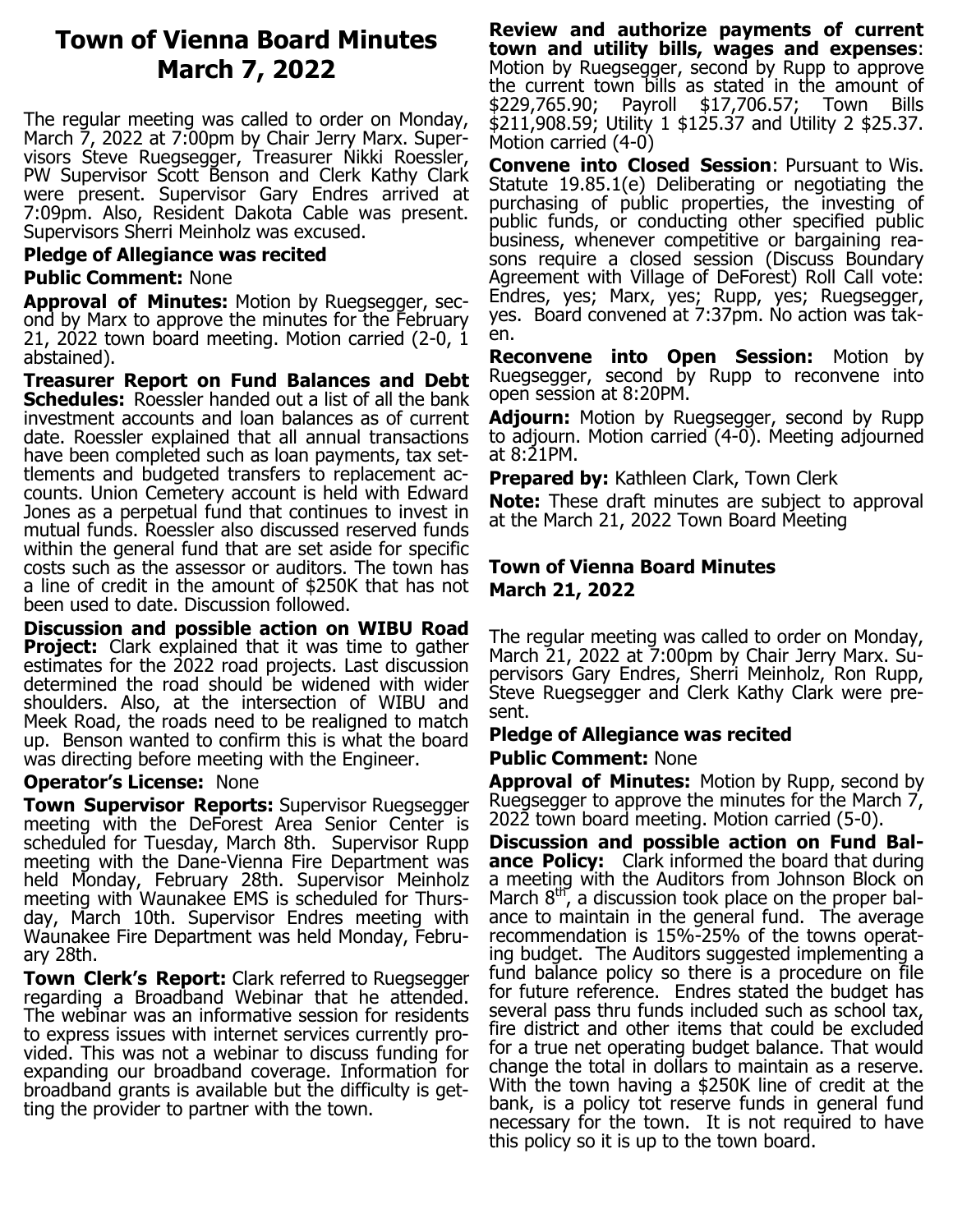Ruegsegger stated it would be good to have something on file for future reference. Motion by Ruegsegger, second by Rupp to maintain a balance of 15% or no less than \$250K balance in the general fund. Motion carried (4-1)

**Discussion and possible action on Liquor Sale Hours:** One of the businesses in Vienna on County Hwy V (by interstate) had asked if the town would consider changing the current hours set by town to hours allowed by state statute. Under Wisconsin state law, packaged liquor may be sold between 6:00 am and 9:00 pm any day of the week. Packaged beer and wine may be sold between 6:00am and midnight. The Village of DeForest follows state guidelines for liquor sales which creates a disadvantage for Town of Vienna businesses. By changing the hours, all businesses would be on the same playing field. Motion by Ruegsegger, second by Meinholz to change the hours to allow liquor sales from 6am to 9pm and beer/wines sales 6am to midnight. Motion carried (5-0)

#### **Operator's License:** None

**Town Supervisor Reports:** Supervisor Ruegsegger meeting with the DeForest Area Senior Center was held on Tuesday, March  $8<sup>th</sup>$ . The center is now open to the public. Supervisor Rupp meeting with the Dane -Vienna Fire Department is scheduled for Monday, March 28th. Supervisor Meinholz meeting with Waunakee EMS was held Thursday, March 10th. Supervisor Endres meeting with Waunakee Fire Department is scheduled for Monday, March 28th.

**Town Clerk's Report**: Clark informed the board that Associated Appraisals are working around town so if anyone has questions, please direct them to the office or direct to contact Associated Appraisals directly.

**Review and authorize payments of current town and utility bills, wages and expenses:** Motion by Ruegsegger, second by Meinholz to approve the current town bills as stated in the amount of \$17,258.19; Payroll \$5,787.38; Town Bills \$16,796.65; Utility 1 \$334.41 and Utility 2 \$127.13. Motion carried (5-0)

**Adjourn:** Motion by Ruegsegger, second by Rupp to adjourn. Motion carried (5-0). Meeting adjourned at 7:20PM.

**Prepared by: Kathleen Clark, Town Clerk** 

**Note:** These draft minutes are subject to approval at the March21, 2022 Town Board Meeting

### **April 2022 Election Referendum**

The Town Board of Vienna is looking to convert the Treasurer's office from an elected position to an appointed position. This change would take effect in April, 2023 when the current term of the Treasurer ends. To accomplish this, the board took the first step by adopting Ordinance 12-2021, to place a referendum on the April ballot for electors to vote on (see below). To understand this decision, included are reasons why towns switch to having an appointed clerk or treasurer versus elected.

### **Appointed Positions:**

1. Do not have to be town residents.

2. Have their qualifications, job descriptions, and wages/benefits set by the town board as they are essentially town employees hired by the board.

3. Cannot be removed by the board during their term of office, unless there is "cause" for removal (misconduct in office or neglect of duties). This means there would need to be a hearing and other due process protections afforded before someone could be removed from office. That said, once his or her term expires, the town board can simply choose not to re-appoint a clerk or treasurer without having to establish cause.

4. Can be appointed for a term not to exceed 3 years at one time. Can be appointed for a shorter term such as six months or one year or whatever the board deems appropriate. The board may also re -appoint the person for successive terms, if desired.

### **Elected Positions:**

1. Do have to be town residents.

2. Are answerable to the electorate and cannot be required by the board to hold specific qualifications or obtain training (unless required by state law-such as election training for clerks). Cannot be required by the board to keep set hours at the town hall or be required to work a certain number of hours per week.

3. Can be recalled from office like other elected officials. Can also be removed from office by a majority vote of the board, but only if the reason for removal is continued physical inability to perform the duties of the office or gross neglect of duty, s. 17.13(2m), Wis. Stat.

**4.** Are elected for two year terms at the spring election in odd-numbered years